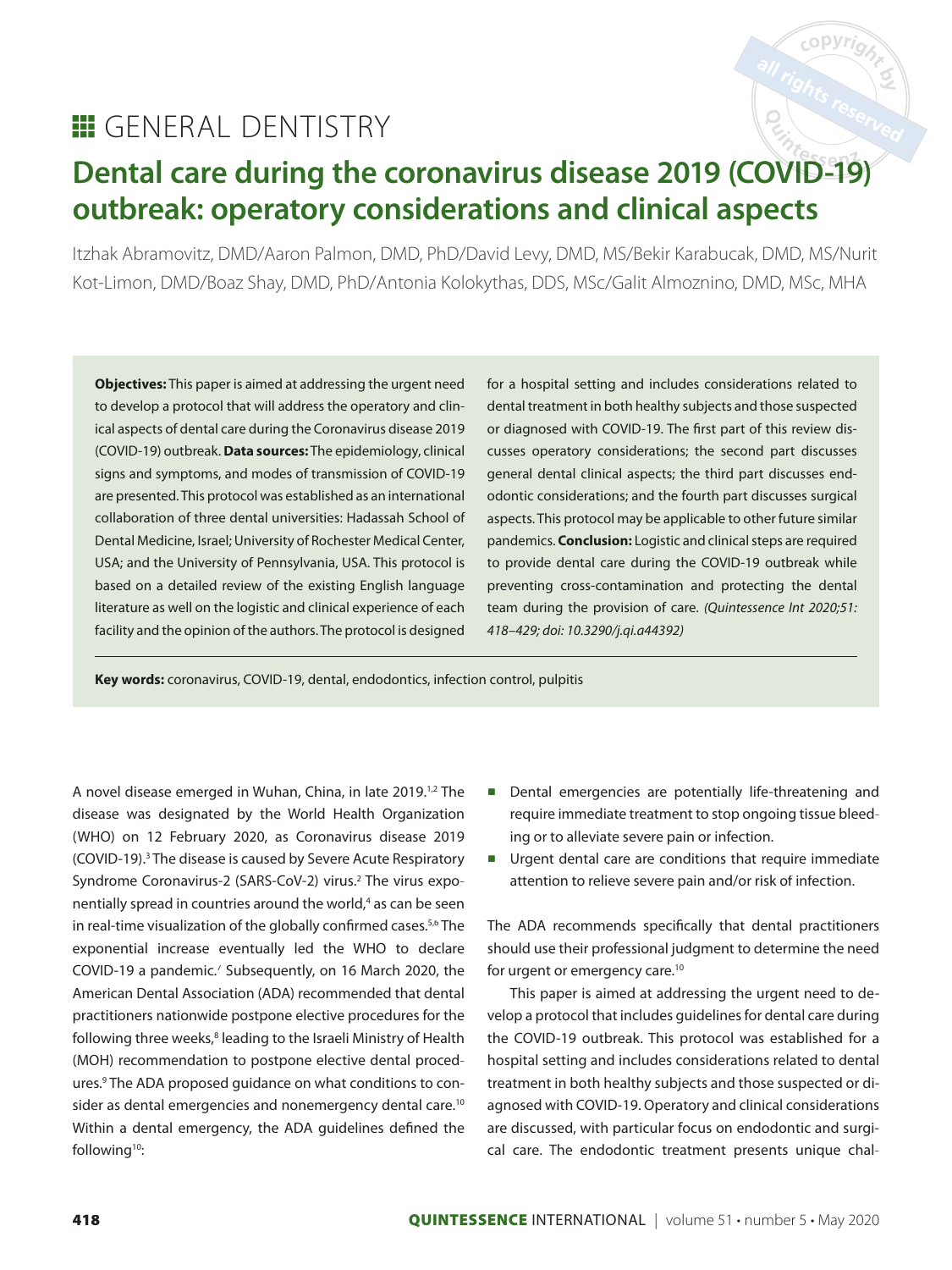depending on the type of surface, the temperature, and the humidity of the environment.<sup>24</sup>

# **Operatory considerations in the dental set-up during the COVID-19 outbreak**

## *Screening procedure to identify a suspected case of COVID-19*

Abramovitz et al

<sup>fe</sup>ssen<sup>2</sup>

Figure 1 presents a flowchart for urgent dental care during the COVID-19 outbreak. Presenting patients, persons accompanying them, and staff can be asymptomatic. Therefore, all patients and accompanying persons to the dental clinic during the outbreak of COVID-19 should be screened to identify asymptomatic and suspected cases of COVID-19.

#### *Triage protocol and patient flow*

#### **Telehealth**

Strategies to minimize face-to-face contact for initial screening can be accomplished via telephone or synchronous telehealth encounters to identify patients suspected of COVID-19. 29 When a patient calls a dental facility to make an appointment, the phone conversation should include the main questions that will be described below. If there is a positive (ie, "yes") answer to any of the questions, a pharmacologic pain and/or infection control-management prescription should be provided, if appropriate.

Every practice should develop a triage protocol, based on the degree of patient and community outbreak.30 This protocol should be kept dynamic, and adapted to changes in the local circumstances. For example, as the number of COVID-19 cases rose to a pandemic, the disease became relevant to people far from Wuhan city and its surrounding areas.

Triage screening procedures can be performed by dentists, hygienists, dental assistants, and dental aids as long as personal protective equipment (PPE) is used. The PPE should include a long-sleeved disposable gown, disposable cap, surgical face masks, and protective eyewear.

#### **Accompanying persons**

During the COVID-19 outbreak, accompanying persons are not allowed to enter many dental facilities. However, one guardian of a patient who is a minor or a patient with an intellectual or developmental disability is allowed.

lenges, is complex, requires a longer time compared to other dental procedures, and involves special equipment, such as microscopes and ultrasonic devices. Long-term assessment of treatment outcomes is usually required. The logistic and clinical steps required for the treatment of common urgent dental care procedures, mostly endodontic urgencies, including pulp and periapical diagnoses according to the American Association of Endodontists (AAE) Consensus Conference Recommended Diagnostic Terminology<sup>11</sup> will be discussed. The goal is to provide emergency and urgent dental care to patients, to prevent cross-contamination, and to protect dental care providers during the provision of care.

#### *Clinical presentation*

Common symptoms of COVID-19 include fever, dry cough, dyspnea, sputum production, fatigue, anorexia, myalgia, and diarrhea.<sup>7,12,13</sup> While the majority of patients will present with mild symptoms, severe symptoms including high fever, pneumonia, acute respiratory distress syndrome (ARDS), and kidney failure can eventually cause death.<sup>12,13</sup> While most infected people show mild-to-moderate respiratory symptoms, 5% to 10% of the infected individuals show the full and severe COVID-19 respiratory syndrome.<sup>14</sup> According to a statement of the American Academy of Otolaryngology-Head and Neck Surgery (AAO-HNS), anosmia, hyposmia, and dysgeusia in the absence of another respiratory disease should alert physicians to the possibility of coronavirus (SARS-CoV-2) infection and warrant serious consideration for self-isolation and testing of these individuals. <sup>15</sup> The incubation period for COVID-19 is between 1 and 14 days, 16-19 and the virus is shed by asymptomatic infected people. 20,21 The mortality rate of COVID-19 ranges from 0.2% in young healthy people, increasing with age and comorbidities.<sup>22</sup>

Laboratory findings include leukopenia, leukocytosis, and lymphopenia.<sup>12,13</sup> Radiographic findings in chest computed tomography (CT) scans demonstrate ground-glass opacification with or without consolidative abnormalities, consistent with viral pneumonia.<sup>23</sup>

#### *Transmission*

Human-to-human transmission has been described mainly through respiratory droplets and contaminated hands or surfaces. 24-26 The virus remained viable in aerosols under experimental conditions for at least 3 hours<sup>27</sup> and has been detected also in blood and stool specimens. 28 Coronavirus can persist on inanimate surfaces like metal, glass, or plastic for up to 9 days,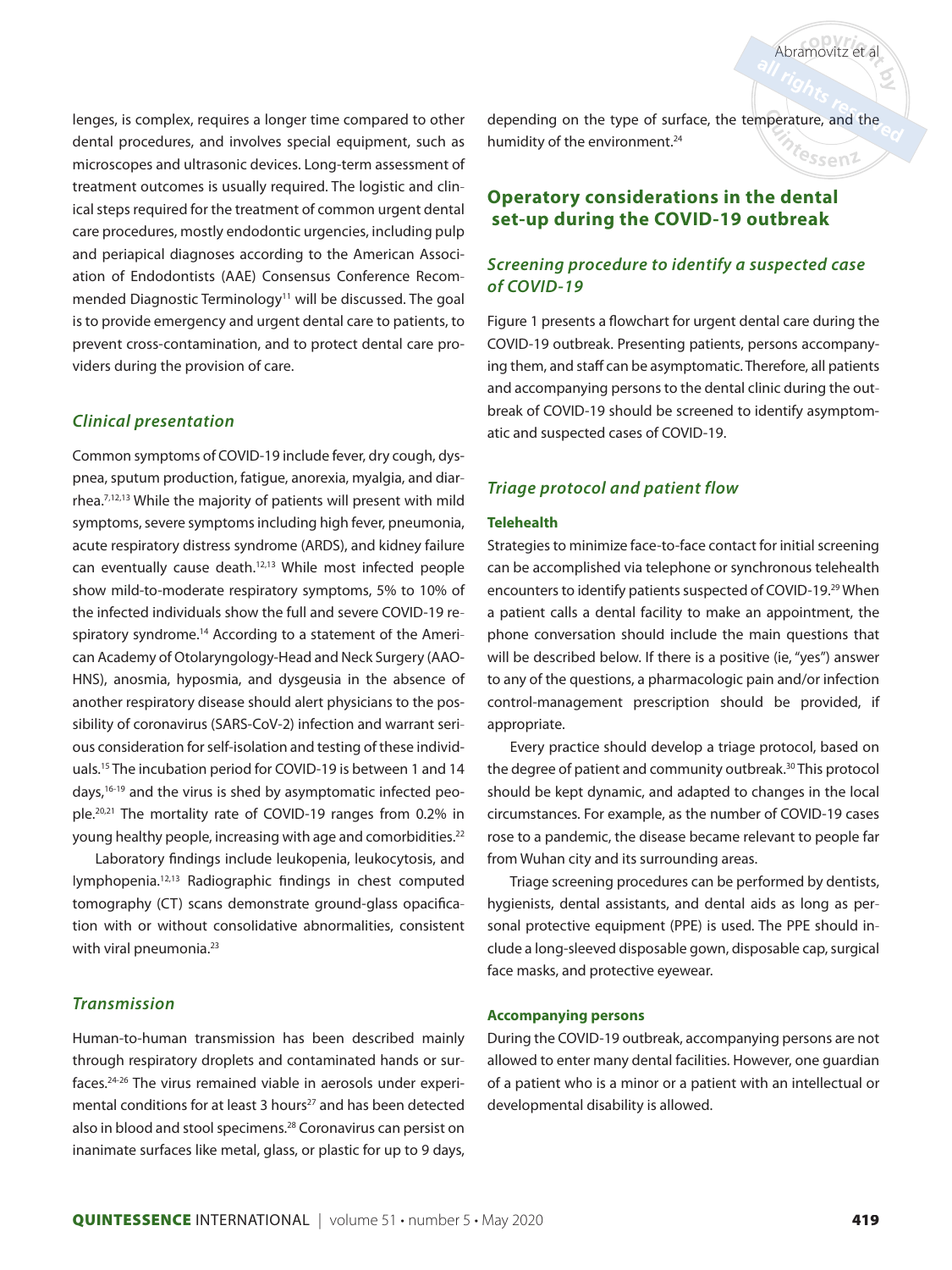#### **Triage**

The triage procedure should include the following records: **Questionnaire** A self-administered questionnaire should be completed by the patient or his/her guardian, and include the name, identity number, and signature. This information is of particular importance in cases of tracing or an epidemiologic investigation.

The questionnaire should include questions regarding:

- A history of contact with a person suspected for or diagnosed with COVID-19 within the previous 14 days.
- Experiencing flu-like symptoms including fever, respiratory problems such as dry cough or difficulty in breathing within the past 14 days, or being in contact with another person with these symptoms.
- Experiencing loss/change of smell or taste.<sup>\*</sup> (\*Based on the addition of these symptoms to the list of screening tools for possible COVID-19 infection, proposed by the AAO-HNS. 15

**Temperature** Record the temperature of patients and the accompanying person using a contact-free forehead thermometer.<sup>25,31</sup>

#### **Visible signs and symptoms of respiratory problems**

Patients and the accompanying person should be instructed to remove their face masks (if any) to evaluate signs of respiratory problems such as cough and shortness of breath.

In Israel, the Ministry of Health has launched HAMAGEN, a phone application that identifies contacts between diagnosed patients and people who came in contact with them in the 14 days before the patient's diagnosis of the disease.<sup>32</sup> Such applications, if available in other countries, may also assist the triage process and identify suspected patients.

#### **Treatment of patients who are found "negative" in the triage procedure**

Emergency/urgent care can be performed within the dental facility if all the questions are answered "no," there are no visible signs and symptoms of respiratory problems, and if the body temperature is below 38°C (100.4°F). 33 In Hadassah hospital, 37.5°C (99.5°F) is considered the deciding temperature. The patients and an accompanying person who are allowed to enter the facility wear a bracelet with an identity number, enabling them to move within the building.

## **Treatment of patients who are "positive" in the triage/ screening procedure**

Patients who are positive to any of the triage/screening steps

will be referred for medical consultation and will not be allowed to enter the dental facility. Necessary emergency dental care should be performed in properly equipped designated hospitals.<sup>31</sup> These hospitals should identify a negative pressure room(s) for the dental treatment of suspected/confirmed cases of COVID-19 within the area treating these patients.<sup>31</sup> In addition to being negatively pressurized, the room should include a dental unit and radiographic equipment similar to rooms where general anesthesia is utilized. Suspected/confirmed patients who need emergency or urgent dental care should transfer to the emergency room in a medical center for examination by an oral and maxillofacial surgeon or an attending dental practitioner. Pharmacologic or noninvasive measures are recommended. However, invasive procedures should be performed by the relevant dental expert in a negatively pressurized and appropriately equipped room, as described in detail below (see section "Clinical guidelines for emergency and urgent general dental care").

copyright

# *Safety considerations for staff during the COVID-19 outbreak*

The US Occupational Safety and Health Administration (OSHA) developed planning guidance to prepare workplaces for the COVID-19 outbreak. 29 According to the recommendations, workers should be encouraged to self-assess daily for symptoms of COVID-19 as described above and stay home if they are sick.29 Staff should be screened upon entering a facility to identify suspected cases of COVID-19, as previously described.

The individual risk factors of the staff including older age, medical comorbidities, and presence of chronic systemic illness should be assessed.<sup>29</sup> Increased risk factors include immunocompromising conditions, pregnancy, as well as nonoccupational risk factors at home and in community settings.<sup>29</sup> If absenteeism increases, dental teams should cross-train staff for all essential office and medical/dental functions.<sup>30</sup>

## *Infection prevention and control recommendations during the COVID-19 outbreak*

Infection control measures should address modes of transmission and persistence of the virus in the air and on surfaces. The general rule is compliance with standard precautions, assuming that every patient may be potentially infected or colonized with a pathogen.<sup>30</sup> The US Centers for Disease Control and Prevention (CDC) published interim infection prevention and control recommendations for patients with suspected or confirmed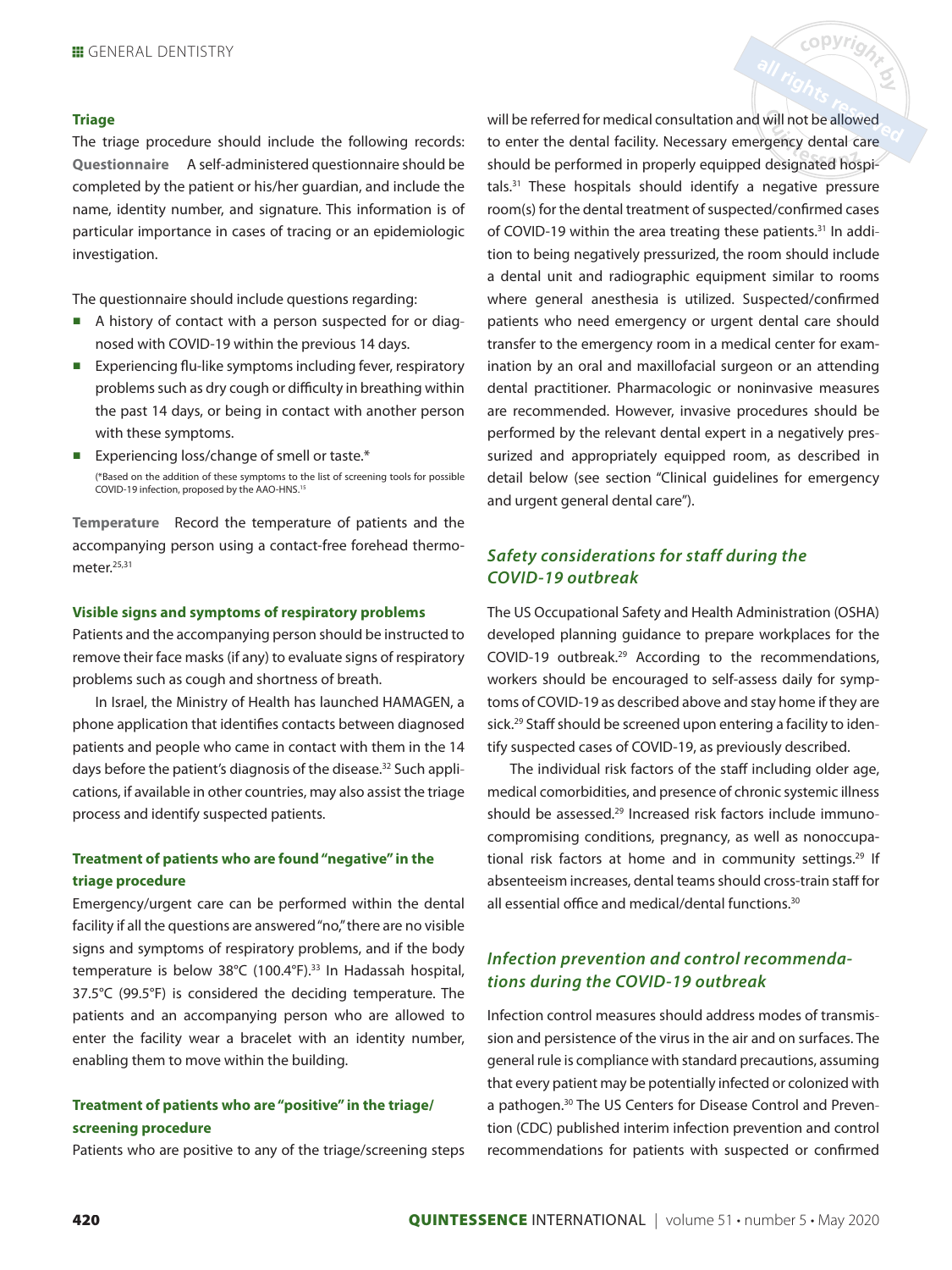COVID-19 in healthcare settings. 34 The recommendations are modifications and additions to the 2003 CDC quidelines<sup>35</sup> and the 2016 CDC summary. <sup>36</sup> Proper disinfectants should be used against SARS-CoV-2, as published by the US Environmental Protection Agency (EPA).<sup>37</sup> The adequate time between patient appointments must be taken to prepare the treatment room properly, allow for time-sensitive, appropriate disinfection, and environmental cleaning. Proper hand hygiene,<sup>38</sup> thorough disinfection of all clinical and administrative surfaces within the dental clinic in addition to the treatment room, proper sterilization processes using chemical indicators, and appropriate waste disposal should be routine and reinforced.<sup>35,36</sup>

#### **Waiting areas**

Patients in the waiting area should be separated by 2 m. Hand sanitizers with at least 70% alcohol should be provided in all waiting and patient care areas. Signs showing proper handwashing technique should be placed close to soap dispensers. <sup>30</sup> Shared items such as toys, pens, and magazines, should not be placed in waiting areas.<sup>30</sup> Waiting time should be as short as possible to minimize the number of people present.

#### **Personal protective equipment (PPE)**

Access to PPE for health providers is a key concern in most affected facilities as there are PPE shortages, including reports that some supplies and equipment might not meet requirements. 39 Unfortunately, as the pandemic accelerates, COVID-19 has spread to health providers.<sup>39</sup> PPE should include a longsleeved disposable gown, a disposable cap, a surgical face mask, and a face shield as well as protective eyewear and gloves. All eyes should be covered by using eyewear with upper, lower, and side shields. All aerosol generation procedures should be performed wearing an N-95 mask.<sup>31</sup> Guidelines for donning and doffing PPE<sup>40</sup> and respirators,<sup>41</sup> as well as quidance for extended use and limited reuse of N95 mask, 42 should be followed. The staff should discard all PPE within the treatment room and not leave the room with any of the disposable items.

# **General dental considerations: Clinical guidelines for emergency and urgent general dental care**

Emergency and urgent dental care treatments should be treated as minimally invasively as possible in a well-ventilated and, if available, negative pressure room.<sup>10</sup> Only the doctor and an assistant should be present during treatment to minimize exposure to other individuals.

General measures required in all dental care include the following. <sup>r</sup>essenz

## *Medical history and consultation*

Before the initiation of emergency/urgent dental care, the dental practitioner should review the medical history of the patient and consider consulting a physician, as needed. The dental practitioner should record the current medical diagnoses, medication, allergies/sensitivities, and other pertinent information.

#### *Patients without COVID-19 symptoms/diagnosis*

Emergency/urgent dental treatment should be performed within a typical dental facility.

#### *Patients with suspected COVID-19*

When there is a negative triage result, and yet the medical evaluation reveals suspicion for COVID-19 disease, the patient should be referred for proper medical evaluation. Emergency/ urgent dental treatment should be performed within the negative pressure room in a properly equipped hospital.

#### *Patients with COVID-19 diagnosis*

Patients diagnosed with COVID-19 should be treated in a negative pressure room in a properly equipped hospital. Emphasis should be on the current medical status, symptoms, and complications related to the COVID-19 infection, particularly those related to respiratory disease, its severity, and level of control.

# *COVID-19 diagnosis with unstable respiratory disease*

Before performing emergency dental treatment of hospitalized patients with unstable respiratory symptoms (eg, shortness of breath at rest, and oxygen saturation level < 91%), consult the physician and, if possible, defer invasive treatment until the patient's condition stabilizes. Use alternatives such as pharmacologic agents.43

#### *COVID-19 diagnosis with stable respiratory disease*

If breathing and oxygenation is adequate, emergency dental care procedures should be minimally invasive and be performed in a designated room. Depression of respiration or re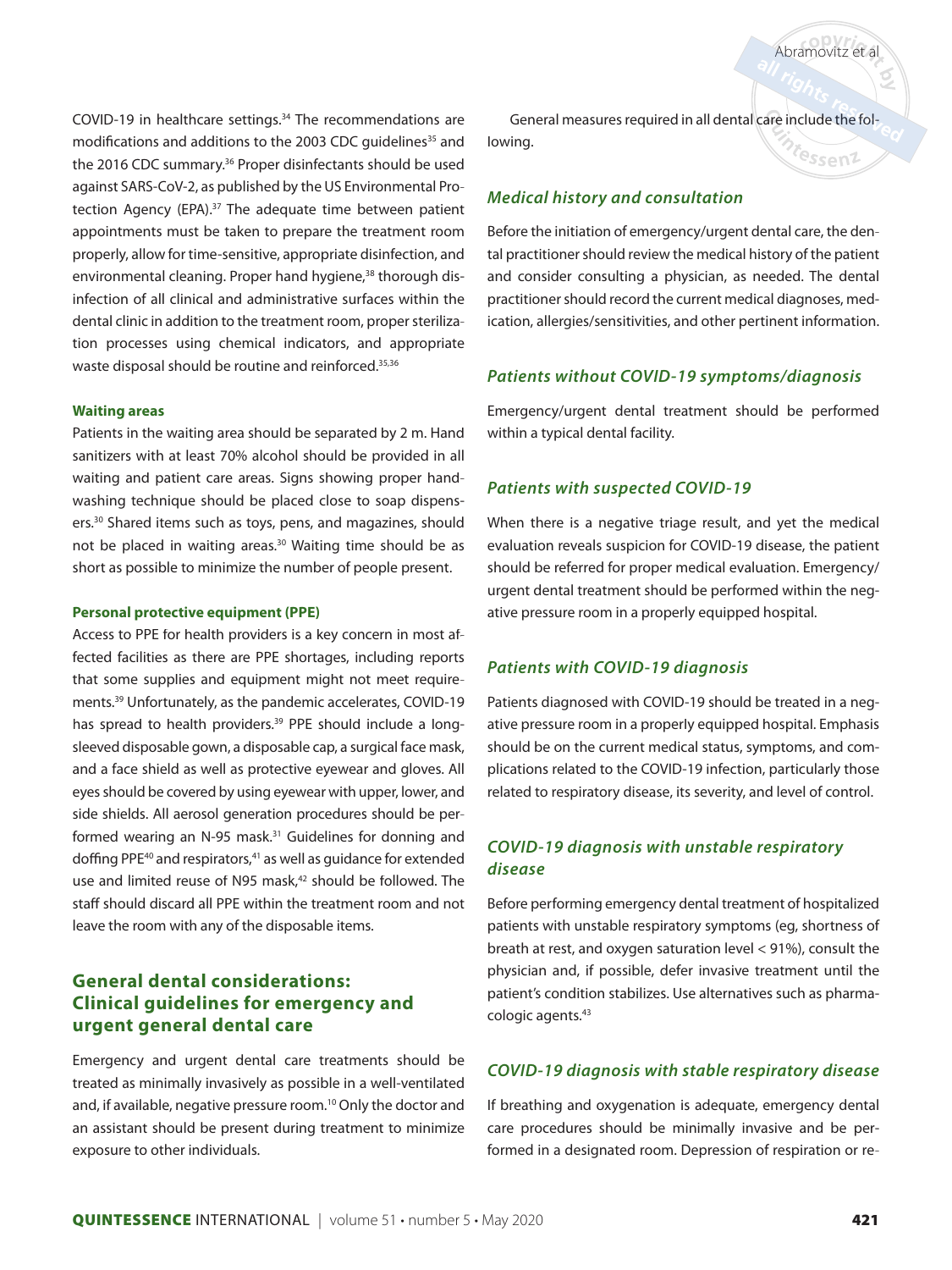duction in oxygenation should be avoided by treating the patient in a semi-supine or upright chair position, using a pulse oximeter, providing oxygen supplementation, and avoiding respiratory depressing medications.<sup>43</sup> Treatment of these patients should be definitive on a single occasion, anticipating the possibility that the respiratory status may deteriorate, obviating any further treatment.

#### *Management of dental anxiety*

Dental practitioners recognize that dental and surgical procedures are potential stress- and anxiety-inducing<sup>44</sup> as a result of physiologic (eg, pain) or psychologic (anxiety, fear) factors. 45 Pain assessment using a 0 to 10 numeric pain scale is recommended. Stress for people and communities may be exacerbated by public health emergencies such as COVID-19.46,47 Moreover, anxiety regarding COVID-19 disease can lead to social stigma.46 Resources on handling stress during a pandemic, such as published by the ADA, are recommended.<sup>48</sup> Stress reduction protocols are recommended during treatment, 45,49 including the use of premedication, psychosedation during therapy, and adequate pain control during therapy and postoperatively.

Nitrous oxide  $(N_2O)$  inhalation sedation should not be administered to patients suspected as coronavirus carriers, or sick with COVID-19, or showing any other upper respiratory tract infection (URTI).  $N_2O$  inhalation sedation should be only be performed in settings that can provide proper infection control measures of the equipment used, including autoclaving of face masks and using disposable components.

#### *Dental radiography*

Extraoral dental radiography methods (eg, panoramic radiography and cone beam CT) are preferable during the outbreak of COVID-19.<sup>31</sup> Intraoral sensors should be protected with a disposable barrier, cleaned, and disinfected. Cone extension paralleling instruments should be heat-sterilized and placed in sealed packages after use.

# *Antibiotic prophylaxis*

A dental practitioner treating a patient with active COVID-19 infection should consult the general physician regarding the need for antibiotic prophylaxis to prevent systemic infection from invasive dental procedures. Since many COVID-19 patients are older with comorbidities, there might be other indications for antibiotic prophylaxis. The American Heart Association's

standard regimen to prevent endocarditis is recommended (http://www.heart.org) unless another regimen is advised by  $3$ sen $7$ the general physician.

copyrig

# *Prophylactic mouth rinse*

Use a prophylactic mouth rinse, such as 1% hydrogen peroxide or 0.2% povidone, before dental procedures. 25,31 For children under the age of 6 years, the application of the mouth rinse can be done using a gauze pad. It is also recommended to apply the mouth rinse on endodontically treated teeth after rubber dam is placed and the access opening is established. Patients should be encouraged to keep good oral hygiene during the outbreak.

#### *Local anesthesia*

The proper use of sharps is crucial, with special emphasis on recapping needles using a one-handed scoop technique. The systemic condition of the patient should be evaluated in the selection of the local anesthetic. The use of a vasoconstrictor may be limited or contraindicated in many patients infected with COVID-19 due to advanced age and comorbidities. Local anesthesia may not be needed in cases of previously endodontically treated teeth and teeth with pulp necrosis. However, local anesthesia may be considered necessary in cases of previously initiated endodontic therapy, and mandatory in symptomatic irreversible pulpitis.

# *Isolation with rubber dam and extra high-volume suction*

Both rubber dam isolation and high-volume suction should be used whenever possible to minimize contact with saliva and reduce contaminated aerosol or spatter.<sup>25,31</sup>

#### *Anti-retraction handpieces*

The frequency of aerosol-generating procedures should be minimized and when necessary high-speed dental handpieces with anti-retraction valves are recommended to avoid aspiration of debris and fluids which can later be expelled.<sup>25</sup>

# *Postoperative antibiotics*

Postoperative antibiotics should be considered in a patient with active COVID-19 infection, when in addition to endodontic emergency the patient presents with systemic involvement, localized fluctuant swellings, elevated body temperature above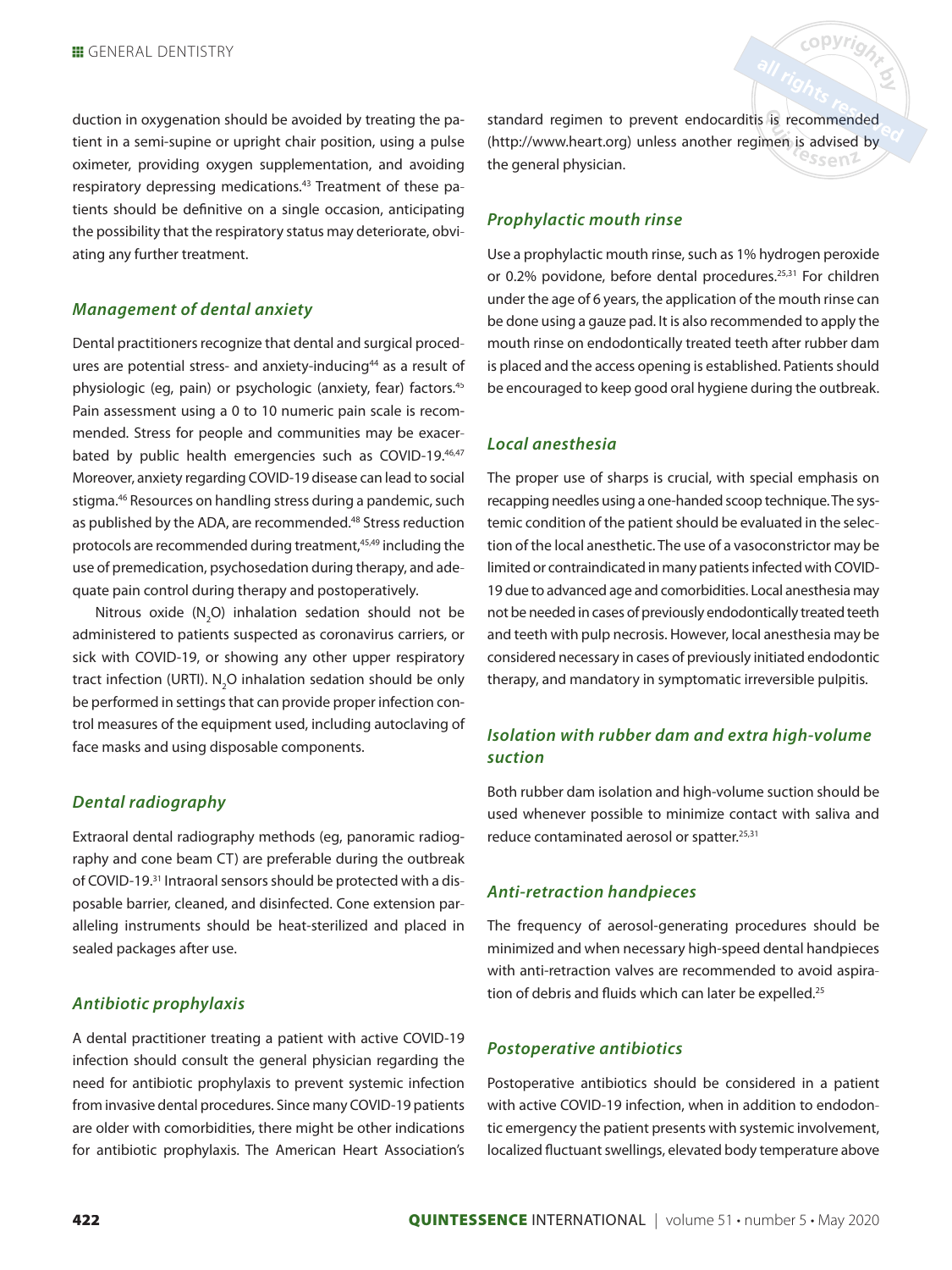38°C, malaise, lymphadenopathy, or trismus.<sup>50</sup> The systemic antibiotics should be added to the treatment plan for each endodontic pathology, as described below. The choice of antibiotic should be confirmed with the patient's physician.

#### *Postoperative analgesics*

Postoperative analgesics should be considered in all patients. The choice of analgesics should be confirmed with the patient's physician. Although news reports previously stated that the use of nonsteroidal anti-inflammatory drugs (NSAIDs) could worsen COVID-19,<sup>51</sup> the US Food and Drug Administration (FDA) published a statement declaring the FDA is not aware of scientific evidence connecting the use of NSAIDs with worsening COVID-19 symptoms but will be further investigating this issue. 52 Considering this controversial issue, treatment options other than NSAIDs should be preferred for a patient who suffers from COVID-19.

# **Endodontic considerations during the COVID-19 outbreak**

#### *Urgent endodontic treatment*

Endodontic procedures require modifications to the previously discussed recommendations pertaining to general emergency/ urgent dental care. The ADA definitions of dental emergency include the management of relevant conditions, many of which are endodontic, including pulpal inflammation, abscess, localized bacterial infection, tooth fracture, dental trauma with avulsion/luxation, dental treatment required before critical medical procedures, and replacement of temporary restorations on endodontic access openings.<sup>10</sup> In this section, the ADA recommendations have been modified, using the currently accepted classification of the AAE Consensus Conference Recommended Diagnostic Terminology.<sup>11</sup> During this crisis, the general principle that emergency and urgent dental care treatment should be minimally invasive applies also to endodontic procedures. Special considerations include the possibility of complications following an endodontic intervention (eg, flare-ups), occurring as COVID-19 worsens, leading to an unstable respiratory condition. Moreover, as the patient's immune system is challenged by the infection, endodontic healing might be compromised. A general guideline is to perform not only minimally invasive procedures but also to limit the treatment intervention to a single episode. The model for treating patients who may become hemodynamic and immunologically unstable already exists for

dental clearance before heart transplantation and allogeneic hematopoietic stem cell transplantation. 53 The current protocols in the treatment for each AAE diagnostic category were reviewed and appropriate modifications were recommended to develop new protocols during the COVID-19 outbreak. In general, if the tooth is is nonrestorable, extraction is recommended.

Abramovitz et al

The protocol for emergency endodontic treatment includes the measures outlined below.

#### *Endodontic equipment*

The use of endodontic microscopes and endodontic loops should be minimized. Since the emphasis during treatment is to utilize simple and minimally invasive procedures, the use of these devices in a specially equipped operating room for COVID-19 patients may be contraindicated. Moreover, microscopes may be incompatible with PPE, due to the increased distance from the lenses created by the PPE. The increased distance may lead to an inability to achieve adequate and useful views. Loops may be used as long as there is side coverage, a face shield, and an appropriate mask. There is an urgent need to develop techniques and microscopes compatible with full PPE protection.

#### *Endodontic procedures*

Prophylactic mouth rinses should be used as described above. As mentioned, rubber dam should be placed before the establishment of an access cavity. The use of high-speed handpieces should be limited to minimize the generation of aerosol. If possible, use low-speed devices to remove caries and access pulp chambers and root canals. High-power, high-volume suction should be used for all procedures.

#### *Irrigants*

Standard practice in endodontic treatment is the use of a disinfectant irrigant such as sodium hypochlorite (NaOCl), chlorhexidine gluconate, or a mixture of tetracycline, citric acid, and a detergent (MTAD). NaOCl is the preferred irrigant due to reports that chlorhexidine gluconate may be ineffective in killing coronavirus.<sup>25,54</sup>

#### *Temporary restoration*

At this time, the calcium sulfate base is not recommended due to low compressive strength, solubility, and expansion.<sup>55</sup> These characteristics may impact the integrity of the seal, leading to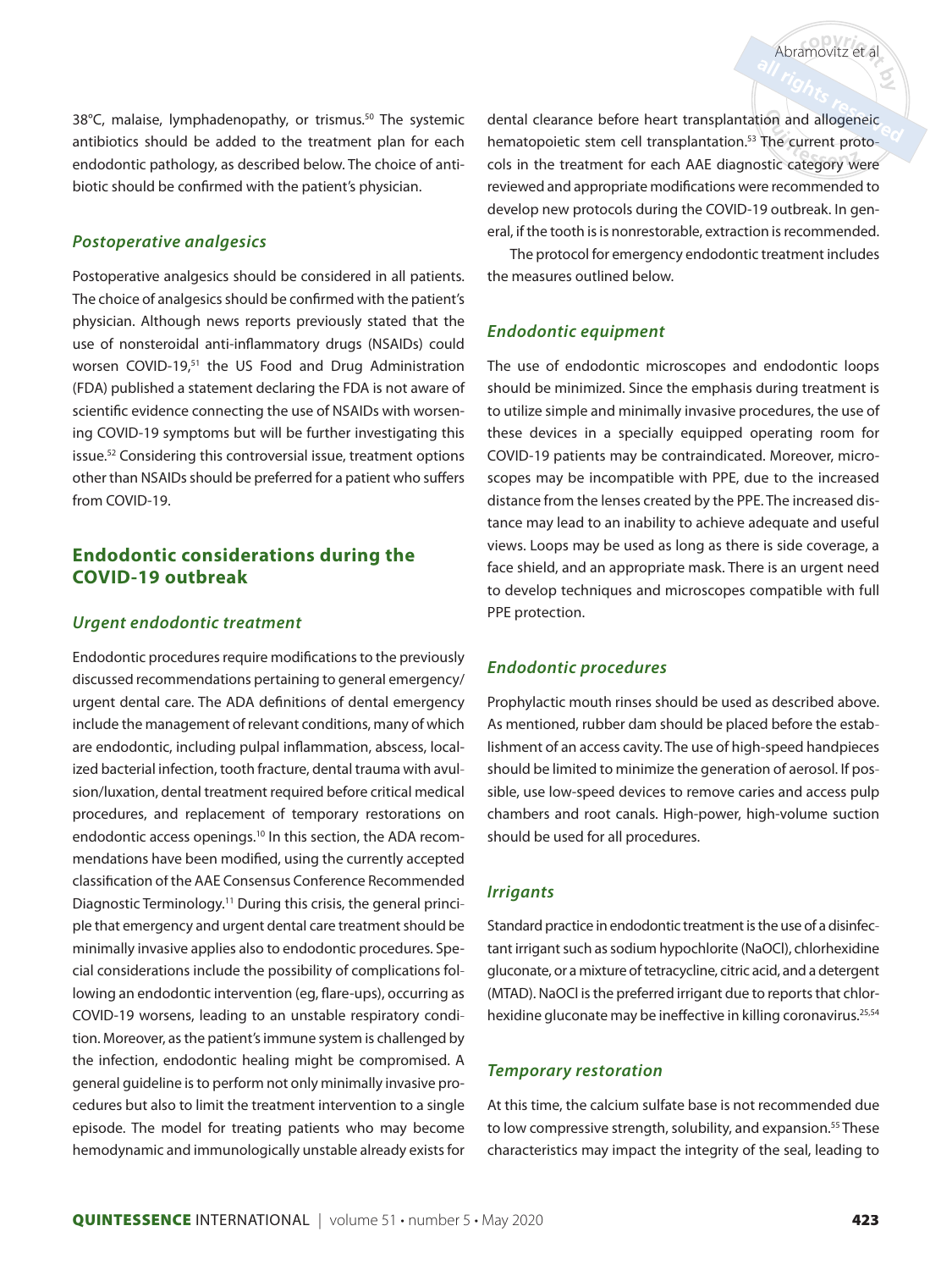

**Fig 1** Urgent dental care flowchart during the COVID-19 outbreak.

a cracked tooth,<sup>56</sup> resulting in further discomfort, and a need for additional emergency dental care. In all cases where a temporary restoration is placed, an occlusal reduction is mandatory for patients with COVID-19 infection. Removal of a temporary restoration should be performed at low speed, if possible.

# *Suggested treatment plan for urgent endodontic treatment protocol during the COVID-19 outbreak*

Figure 2 summarizes the treatment protocol for specific pulp and periapical diagnoses based on the AAE Consensus Conference Recommended Diagnostic Terminology.<sup>11</sup> During the COVID-19

outbreak, urgent treatment is focused on providing relief of the patient's chief complaint as quickly as possible to reduce virus exposure risk, as well as to reduce the need for further visits.

all rights reserved

The protocol includes the following treatment modalities for the treatment of urgent endodontic care.

#### **Symptomatic irreversible pulpitis with normal apical tissues**

This entity is categorized as "severe dental pain from pulpal inflammation" in the ADA guideline on dental emergency and nonemergency procedures. 10 Pulpotomy should be performed as an emergency procedure for temporary relief of symptoms.<sup>57</sup> Calcium hydroxide- or bioceramic-based material may be used as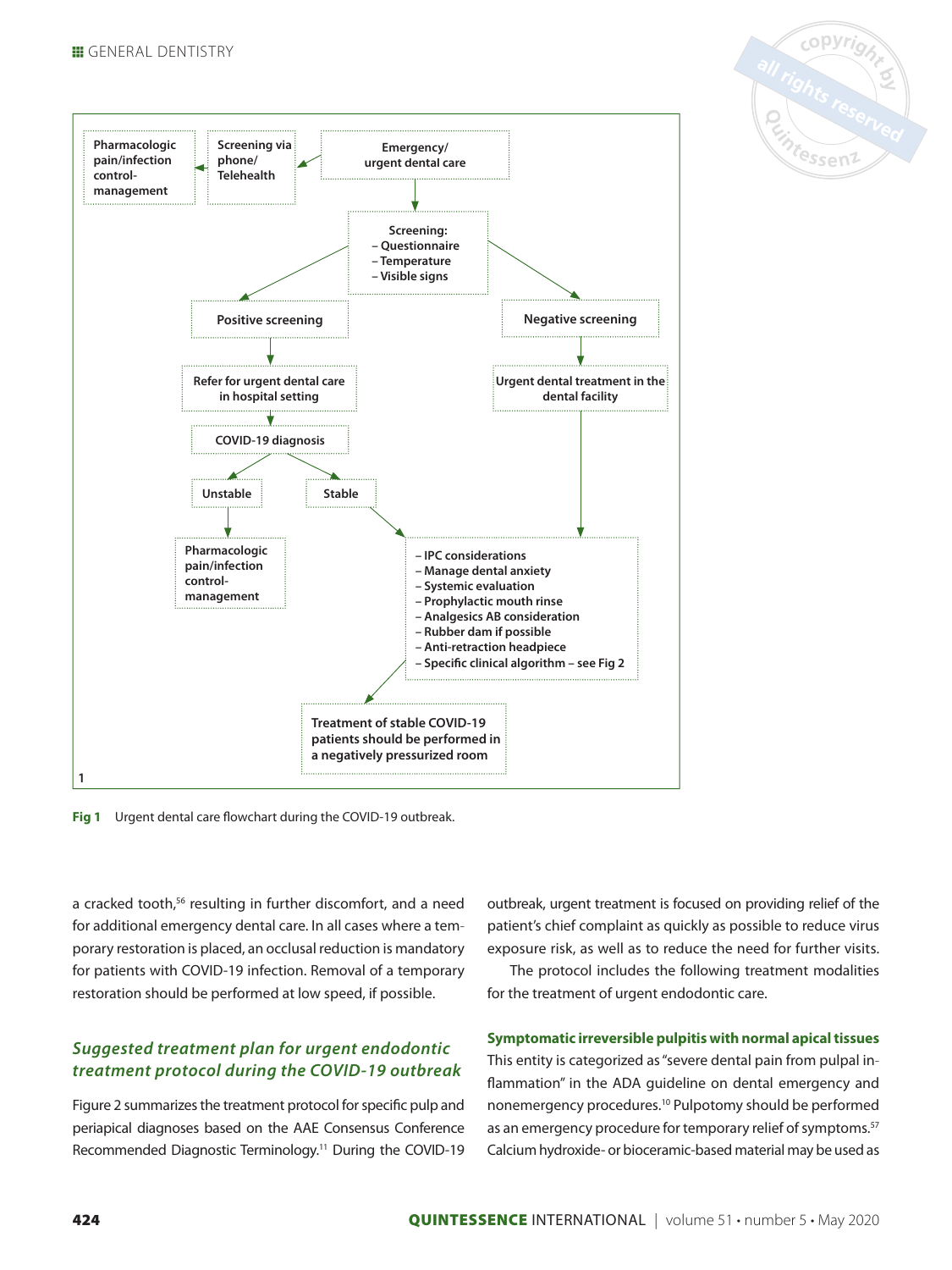

**Fig 2** Urgent endodontic treatment flowchart during COVID-19 outbreak. AAA, acute periapical abscess; SAP, symptomatic apical periodontitis; SIP, symptomatic irreversible pulpitis; VRF, vertical root fracture.

a dressing material according to the standard of care of the American Board of Endodontics.<sup>58</sup> Alternatively, pulpotomy with bioceramic material may be used.<sup>59</sup> Both options should be followed by a temporary restoration and occlusal reduction. However, if irreversible pulpitis is associated with a poor prognosis due to periodontal or restorative reasons that may require subsequent urgent care treatment, extraction is recommended (Fig 2).<sup>60</sup>

#### **Pulp necrosis with symptomatic apical involvement**

Symptomatic apical periodontitis or acute apical abscesses may be the sequellae of an infected root canal (pulp necrosis or previously initiated treatment) or infected root canal filling (previously treated teeth).61 In cases of pulp necrosis or previously initiated treatment, the recommendation is to perform root canal debridement, irrigation, and calcium hydroxide

dressing. 62 These procedures should be followed with a temporary restoration and occlusal reduction, to prevent pain from the apical origin and to protect the remaining tooth structure.<sup>63</sup> In cases of pulp necrosis with an acute apical abscess and continuous inflammatory exudate, consider endodontic drainage directly through the tooth or soft tissue incision and drainage (I&D) and consider systemic antibiotics.50

#### **Previously treated teeth**

Previously treated teeth may present with symptomatic apical periodontitis or an acute apical abscess. In both cases, if removal of the previous root canal filling is uncomplicated and achieved, treatment should be provided as described for pulp necrosis. If the removal of root canal filling cannot be achieved, occlusal reduction and a prescription for antibiotics are recommended.<sup>50</sup>

Abramovitz et al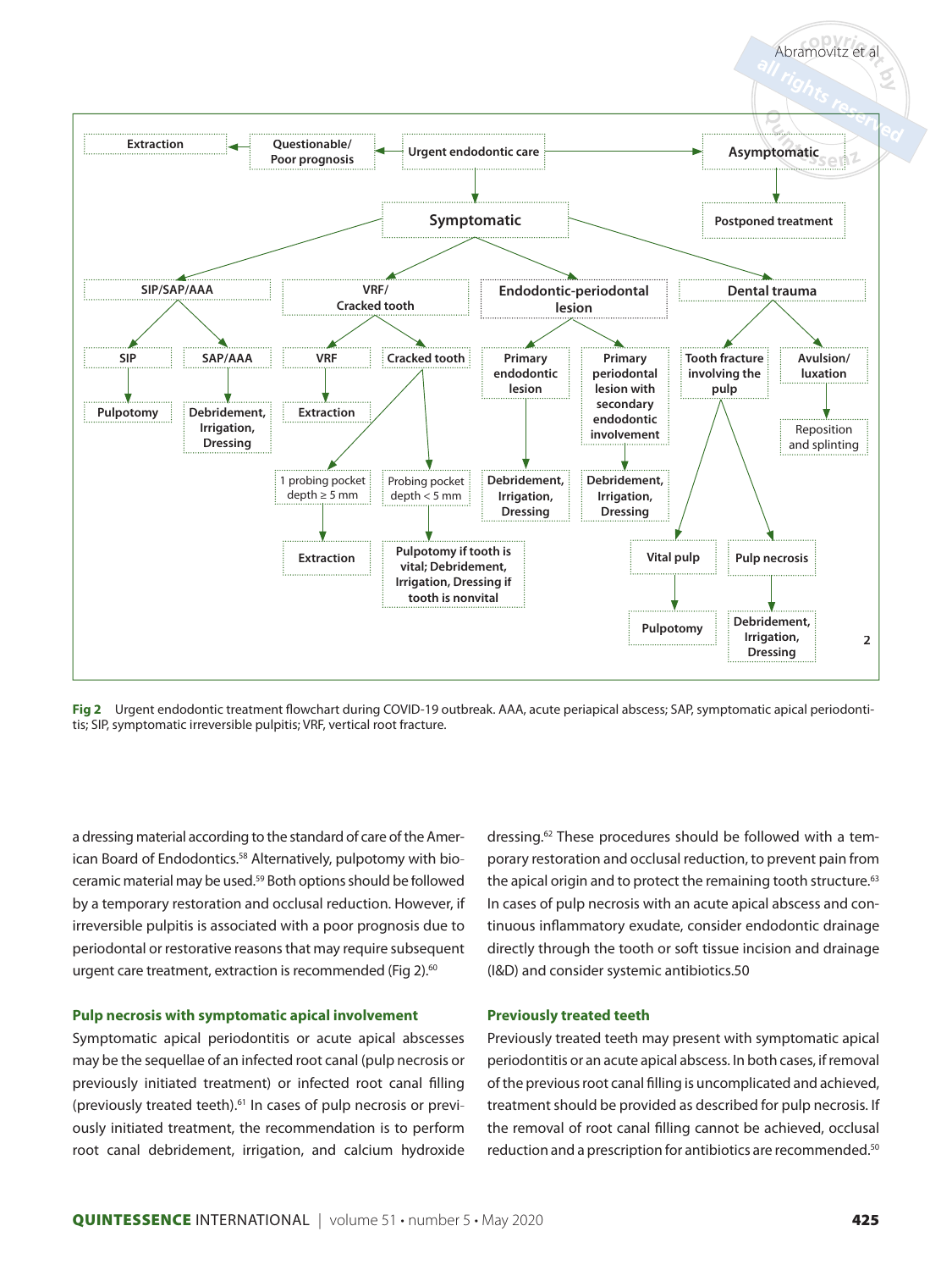If the tooth presents with an unfavorable prognosis, extraction should be performed. 60 I&D should be considered in cases of a previously treated tooth with an acute apical abscess and favorable prognosis.

#### **Previously initiated therapy**

In the situation where endodontic treatment was previously initiated, continuing treatment of a tooth with normal apical tissue is considered elective and not an urgent dental problem. Treatment can be postponed until elective treatments resume in the future.

#### **Cracked tooth and vertical root fracture (VRF)**

Teeth with signs and symptoms of VRF should be extracted.<sup>60</sup> Meng et al<sup>31</sup> reported on the treatment of a patient presenting with a caries-free cracked tooth. The patient was scheduled for the last appointment of the day and a high-speed handpiece was used to prepare the cavity. If a visible crack is seen directly without the use of visual augmentation, extraction is recommended. However, if there is a concern that the full extent of a crack can be revealed only with the aid of a microscope and the patient is confirmed for COVID-19, the dental practitioner should rely on basic endodontic examination to diagnose a cracked tooth. A cracked tooth should be suspected when there is pain perceived on sudden release of pressure in a bite stick test and sensitivity in cold/heat tests.<sup>64,65</sup> Krell and Caplan<sup>66</sup> showed that cracked teeth with one probing pocket depth  $\geq 5$  mm had a poor prognosis, and in this case extraction is recommended (see Fig 2).

#### **Endodontic-periodontal lesion**

A vitality test for the tooth is required for a suspected endodontic-periodontal lesion. For a vital tooth suggestive of a primary periodontal lesion, consultation with a periodontist is recommended. If a periodontal consultation is not possible and the tooth is symptomatic, consider extraction.<sup>60</sup>

A tooth with a primary endodontic lesion and secondary periodontal involvement should be treated according to the above-mentioned protocol for pulp necrosis if there was no previous endodontic treatment. A tooth with previous endodontic treatment should be treated according to the protocol for previously treated teeth.

Cases with unfavorable/questionable prognosis (periodontal or endodontic) should be extracted.<sup>60</sup>

#### **Dental trauma**

**Tooth fracture involving the pulp** Cases of vital pulp should be managed with a pulpotomy, using bioceramic material<sup>67</sup> or

calcium hydroxide dressing<sup>68</sup> and glass-ionomer restoration. If the pulp is necrotic, it should be treated according to the above-mentioned protocol for pulp necrosis. Emphasis should be made to remove sharp edges and to protect the soft tissue. **Avulsion/luxation** Tooth repositioning and flexible splinting may be performed in healthy subjects and subjects with mild disease without respiratory symptoms.<sup>69</sup> However, for hospitalized patients with respiratory symptoms, reimplantation, repositioning, and splinting are not recommended due to risks of aspiration, and the need for ongoing treatment and follow-ups.

copyright

# **Oral and maxillofacial surgery procedures during the COVID-19 outbreak**

For the safety of all involved in the care of patients during the COVID-19 outbreak, it is advisable to defer all elective aerosol-producing procedures due to the extreme risk of spreading the virus. Procedures such as incision and drainage of neck fascia space abscess, head and neck cancer, and maxillofacial trauma, although aerosol-producing, are urgent or emergency procedures handled in the hospital and the operating room settings. As such, the specific protocols set in place by the leadership in each hospital regarding personnel and patient management on the use of PPE and place of care should be followed.

Per general surgery guidelines, "Essential surgery is an (operative) procedure that is considered to be vitally necessary for treating a disease or injury. Postponing or deciding against an essential procedure may result in a patient's death or permanent impairment."70 Extractions, especially those requiring a high-speed handpiece, generate aerosol and ideally should be postponed unless deemed essential, urgent, or emergency. Appropriate PPE when performing extractions during the COVID-19 outbreak includes the use of an N-95 mask or a higher level respirator and face shield since regular surgical masks do not offer adequate protection. When possible, the use of a high-speed handpiece to perform the extraction(s) should be avoided. Additionally, the procedures should be performed by the most experienced providers available, to maximize efficiency and minimize the time of the operation.

#### **Conclusion**

The new COVID-19 outbreak challenges current treatment protocols. Each dental discipline should establish the necessary modifications in logistics and treatment protocols. This updated protocol will assist dental practitioners to treat their patients during the COVID-19 outbreak. This protocol may be applicable to other future similar pandemics.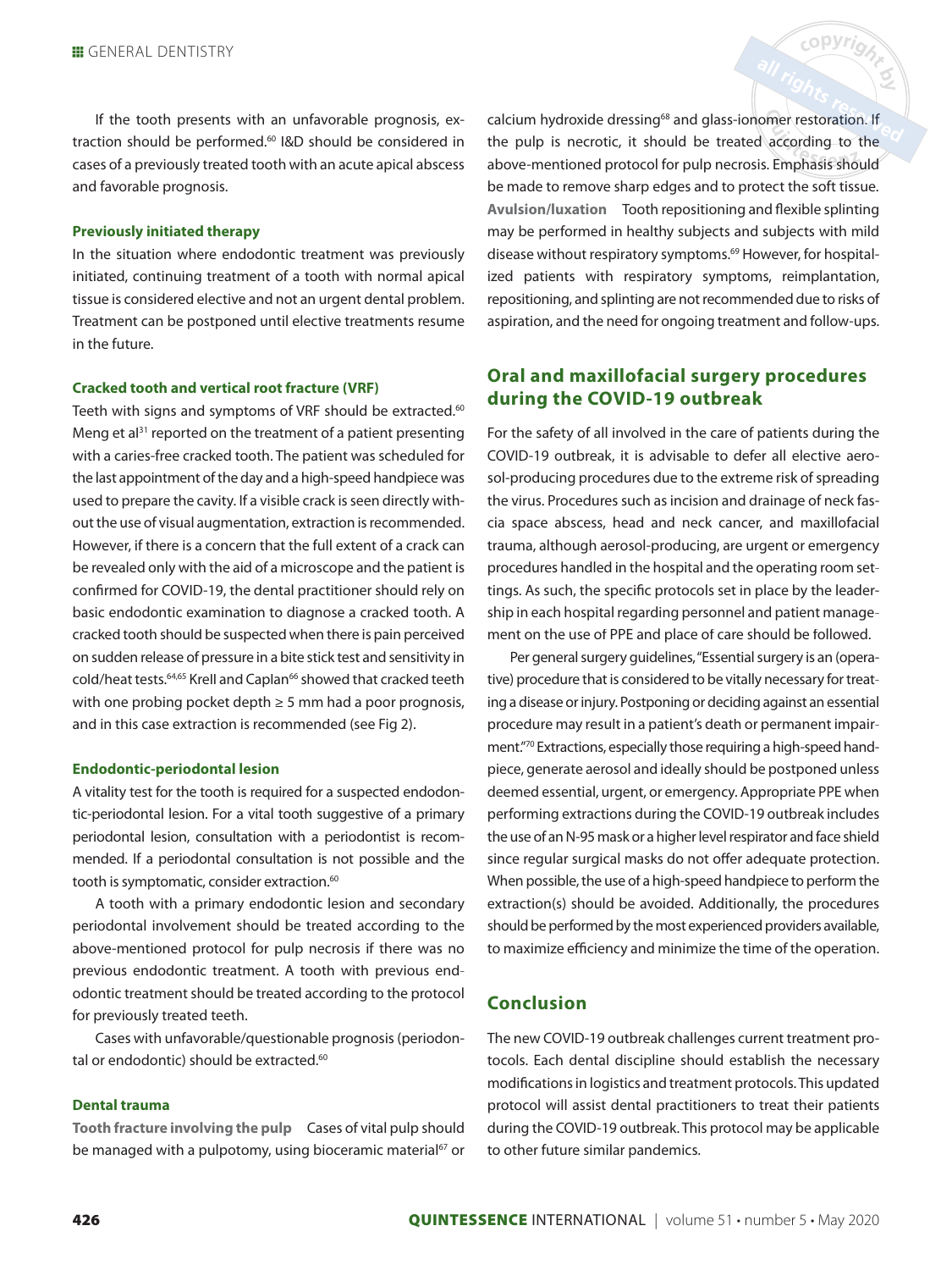# **Declarations**

The authors have no conflicts of interest to declare.

# **References**

**1.** Li ZY, Meng LY. [The prevention and control of a new coronavirus infection in department of stomatology]. Zhonghua Kou Qiang Yi Xue Za Zhi 2020;55:E001.

**2.** Zhu N, Zhang D, Wang W, et al. A novel coronavirus from patients with pneumonia in China, 2019. N Engl J Med 2020;382:727– 733.

**3.** World Health Organization. Director-General's remarks at the media briefing on 2019-nCoV on 11 February 2020. https:// www.who.int/dg/speeches/detail/who-director-general-s-remarks-at-the-media-briefing-on-2019-ncov-on-11-february-2020. Accessed 12 February 2020.

**4.** Phelan AL, Katz R, Gostin LO. The novel coronavirus originating in Wuhan, China: challenges for global health governance (epub ahead of print 30 Jan 2020). JAMA doi: 10.1001/jama.2020.1097.

**5.** Dong E, Du H, Gardner L. An interactive web-based dashboard to track COVID-19 in real time (epub ahead of print 19 Feb 2020). Lancet Infect Dis doi: 10.1016/S1473–3099 (20)30120-1.

**6.** John Hopkins University: Coronavirus Resource Center. Coronavirus COVID-19 global cases by the Center for Systems Science and Engineering (CSSE) at Johns Hopkins 2020. https://coronavirus.jhu.edu/ map.html. Accessed 30 March 2020.

**7.** World Health Organization. Coronavirus disease (COVID-2019) situation Report – 51. Geneva: World Health Organization, 2020. https://www.who.int/docs/default-source/ coronaviruse/situation-reports/20200311 sitrep-51-covid-19.pdf?sfvrsn=1ba62e57\_10. Accessed 30 March 2020.

**8.** American Dental Association. ADA recommending dentists postpone elective procedures. 16 March 2020. https://www. ada.org/en/publications/ada-news/2020-archive/march/ada-recommending-dentists-postpone-elective-procedures.

**9.** State of Israel: Ministry of Health. Guidelines for Dental Clinics on the Coronavirus. https://www.health.gov.il/hozer/dent\_2020- 158357020.pdf. Accessed 1 April 2020.

**10.** Solana K, American Dental Association. ADA develops guidance on dental emergency, nonemergency care. 18 March 2020. https://www.ada.org/en/publications/adanews/2020-archive/march/ada-develops-guidance-on-dental-emergency-nonemergency-care. Accessed 30 March 2020.

**11.** American Association of Endodontists. Guide to clinical endodontics. 6th ed. http:// dental.id/wp-content/uploads/2016/08/aae\_ guidetoclinicalendodontics6.pdf. Accessed 1 April 2020.

**12.** Chen N, Zhou M, Dong X, et al. Epidemiological and clinical characteristics of 99 cases of 2019 novel coronavirus pneumonia in Wuhan, China: a descriptive study. Lancet 2020;395:507–513.

**13.** Wang D, Hu B, Hu C, et al. Clinical characteristics of 138 hospitalized patients with 2019 novel coronavirus-infected pneumonia in Wuhan, China (epub ahead of print 7 Feb 2020). JAMA doi: 10.1001/jama.2020.1585.

**14.** Yang X, Yu Y, Xu J, et al. Clinical course and outcomes of critically ill patients with SARS-CoV-2 pneumonia in Wuhan, China: a single-centered, retrospective, observational study (epub ahead of print 24 Feb 2020). Lancet Respir Med doi: 10.1016/S2213- 2600(20)30079-5.

**15.** AAO-HNS AAoOHaNS. Anosmia, Hyposmia, and Dysgeusia Symptoms of Coronavirus Disease, 22 March 2020. https:// www.entnet.org/content/aao-hns-anosmiahyposmia-and-dysgeusia-symptoms-coronavirus-disease. Accessed 30 March 2020.

**16.** Leung C. The difference in the incubation period of 2019 novel coronavirus (SARS-CoV-2) infection between travelers to Hubei and non-travelers: The need of a longer quarantine period (epub ahead of print 18 March 2020). Infect Control Hosp Epidemiol doi: 10.1017/ice.2020.81.

**17.** Linton NM, Kobayashi T, Yang Y, et al. Incubation period and other epidemiological characteristics of 2019 novel coronavirus infections with right truncation: a statistical analysis of publicly available case data. J Clin Med 2020;9:E538.

**18.** Backer JA, Klinkenberg D, Wallinga J. Incubation period of 2019 novel coronavirus (2019-nCoV) infections among travellers from Wuhan, China, 20-28 January 2020. Euro Surveill 2020;25:2000062.

**19.** Guan WJ, Ni ZY, Hu Y, et al. Clinical characteristics of coronavirus disease 2019 in China (epub 28 Feb 2020). N Engl J Med doi.10.1056/NEJMoa2002032.

**20.** Lai CC, Shih TP, Ko WC, Tang HJ, Hsueh PR. Severe acute respiratory syndrome coronavirus 2 (SARS-CoV-2) and coronavirus disease-2019 (COVID-19): The epidemic and the challenges. Int J Antimicrob Agents 2020;55:105924.

**21.** Zhang W, Du RH, Li B, et al. Molecular and serological investigation of 2019-nCoV infected patients: implication of multiple shedding routes. Emerg Microbes Infect 2020;9:386–389.

**22.** [The epidemiological characteristics of an outbreak of 2019 novel coronavirus diseases (COVID-19) in China]. Zhonghua Liu Xing Bing Xue Za Zhi 2020;41:145–151.

**23.** Shi H, Han X, Jiang N, et al. Radiological findings from 81 patients with COVID-19 pneumonia in Wuhan, China: a descriptive study (epub 24 Feb 2020). Lancet Infect Dis doi: 10.1016/S1473-3099(20)30086-4.

**24.** Kampf G, Todt D, Pfaender S, Steinmann E. Persistence of coronaviruses on inanimate surfaces and their inactivation with biocidal agents. J Hosp Infect 2020;104:246–251.

**25.** Peng X, Xu X, Li Y, Cheng L, Zhou X, Ren B. Transmission routes of 2019-nCoV and controls in dental practice. Int J Oral Sci 2020;12:9.

**26.** World Health Organization. Modes of transmission of virus causing COVID-19: implications for IPC precaution recommendations. https://www.who.int/news-room/ commentaries/detail/modes-oftransmission-of-virus-causing-covid-19 implications-for-ipc-precaution-recommendations. Accessed 1 April 2020.

**27.** van Doremalen N, Bushmaker T, Morris DH, et al. Aerosol and surface stability of SARS-CoV-2 as compared with SARS-CoV-1 (epub ahead of print 17 March 2020). N Engl J Med doi: 10.1056/NEJMc2004973.

**28.** Tang A, Tong ZD, Wang HL, et al. Detection of novel coronavirus by RT-PCR in stool specimen from asymptomatic child, China (epub ahead of print 9 March 2020). Emerg Infect Dis 2020;26 doi: 10.3201/ eid2606.200301.

**29.** U.S. Department of Labor. Occupational Safety and Health Administration. Guidance on Preparing Workplaces for COVID-19. US Department of Labor: OSHA 3990-03 2020.

**30.** American Academy of Family Physicians. Checklist to Prepare Physician Offices for COVID-19. https://www.aafp.org/dam/ AAFP/documents/patient\_care/public\_ health/COVID-19%20Office%20Prep%20 Checklist.pdf. Accessed 30 March 2020.

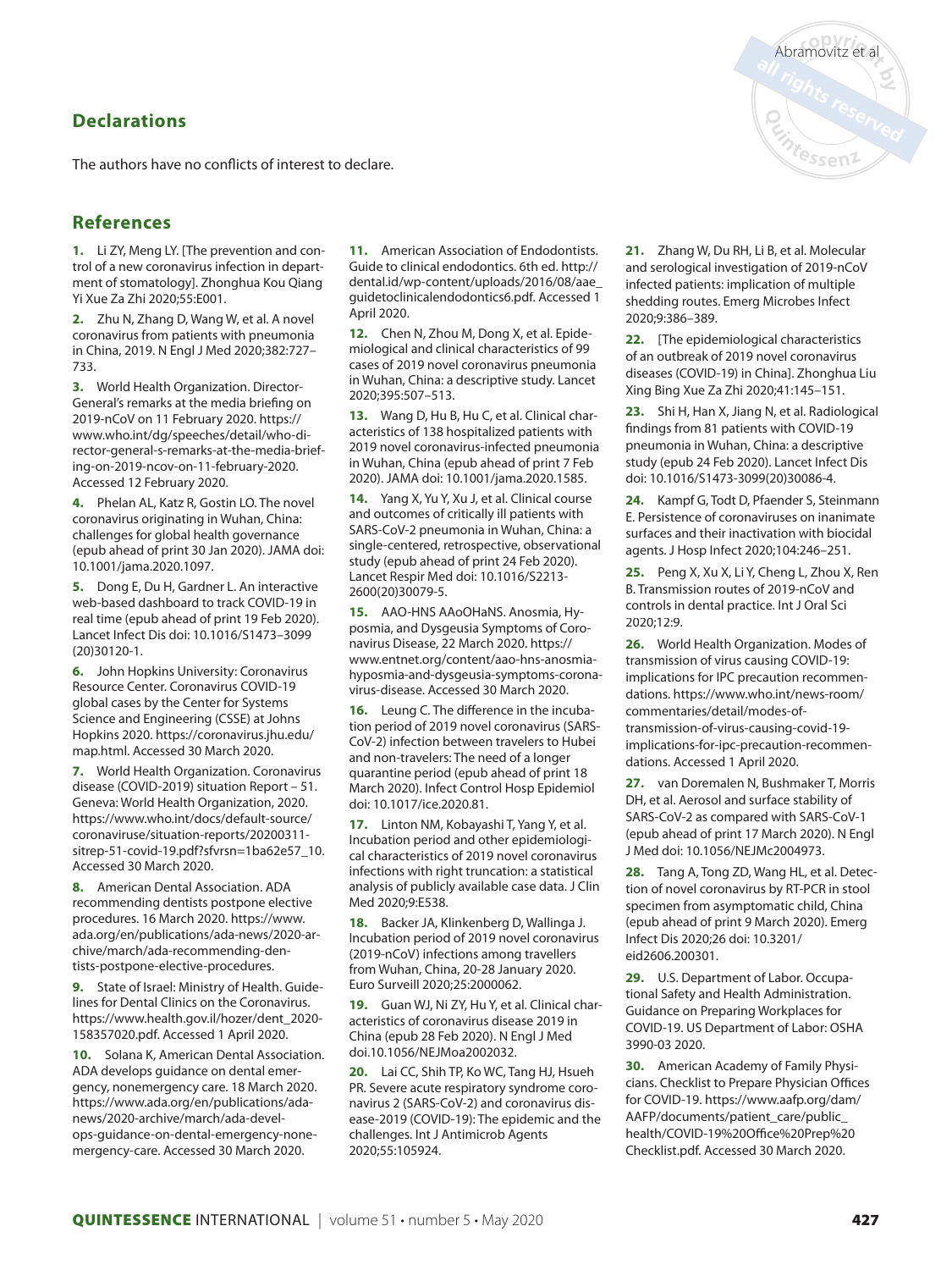**31.** Meng L, Hua F, Bian Z. Coronavirus Disease 2019 (COVID-19): Emerging and future challenges for dental and oral medicine (epub ahead of print 12 March 2020). J Dent Res doi: 10.1177/0022034520914246.

**32.** Israel Ministry of Health. The Ministry of Health launches "HAMAGEN" – an app to prevent the spread of coronavirus. https://www. gov.il/en/departments/news/ 22032020\_04. Accessed 30 March 2020.

**33.** Huang C, Wang Y, Li X, et al. Clinical features of patients infected with 2019 novel coronavirus in Wuhan, China. Lancet 2020;395:497–506.

**34.** Centers for Disease Control and Prevention. Interim Infection Prevention and Control Recommendations for Patients with Suspected or Confirmed Coronavirus Disease 2019 (COVID-19) in Healthcare Settings. https://www.cdc.gov/coronavirus/2019-ncov/ infection-control/control-recommendations. html. Accessed 30 March 2020.

**35.** Kohn WG, Collins AS, Cleveland JL, Harte JA, Eklund KJ, Malvitz DM. Guidelines for Infection Control in Dental Health-Care Settings - 2003. MMWR Recomm Rep 2003;52 (RR-17):1–61.

**36.** Centers for Disease Control and Prevention. Summary of Infection Prevention Practices in Dental Settings: Basic Expectations for Safe Care. Atlanta: Centers for Disease Control and Prevention, US Dept of Health and Human Services; October 2016.

**37.** United States Environmental Protection Agency. List N: Disinfectants for Use Against SARS-CoV-2. https://www.epa.gov/pesticideregistration/list-n-disinfectants-use-againstsars-cov-2. Accessed 30 March 2020.

**38.** American Dental Association. Hand Hygiene for the Dental Team [Video]. https://success.ada.org/en/practice-management/staff/hand-hygiene-for-the-dentalteam. Accessed 30 March 2020.

**39.** The Lancet. COVID-19: protecting health-care workers. Lancet 2020;395:922.

**40.** Centers for Disease Control and Prevention. Sequence for putting on personal protective equipment (PPE). Atlanta: Centers for Disease Control and Prevention, US Dept of Health and Human Services; CS250672-E.

**41.** Centers for Disease Control and Prevention; Department of Health and Human Services; National Institute for Occupational Safety and Health. How to Properly Put on and Take off a Disposable Respirator. CS 207843; DHHS (NIOSH) Publication No. 2010-133.

**42.** Centers for Disease Control and Prevention. Recommended Guidance for Extended Use and Limited Reuse of N95 Filtering Facepiece Respirators in Healthcare Settings. https://www.cdc.gov/niosh/topics/hcwcontrols/recommendedguidanceextuse.html. Accessed 30 March 2020.

**43.** Little J, Miller C, Rhodus N. Little and Falace's Dental Management of the Medically Compromised Patient, 9th edition. St Louis: Mosby, 2017.

**44.** Corah NL, Gale EN, Illig SJ. Assessment of a dental anxiety scale. J Am Dent Assoc 1978;97:816–819.

**45.** Malamed SF. Knowing your patients. J Am Dent Assoc 2010;141(Suppl 1):3S–7S.

**46.** Centers for Disease Control and Prevention. Coronavirus Disease 2019 (COVID-19): Reducing Stigma. https://www.cdc.gov/ coronavirus/2019-ncov/daily-life-coping/reducing-stigma.html. Accessed 30 March 2020.

**47.** Centers for Disease Control and Prevention. Coronavirus Disease 2019 (COVID-19)- Stress and Coping. https://www.cdc.gov/ coronavirus/2019-ncov/daily-life-coping/ managing-stress-anxiety.html. Accessed 30 March 2020.

**48.** American Dental Association. Association offers resources on handling stress during a pandemic. https://www.ada.org/en/publications/ada-news/2020-archive/march/association-offers-resources-on-handling-stressduring-a-pandemic. Accessed 30 March 2020.

**49.** McCarthy FM, Malamed SF. Physical evaluation system to determine medical risk and indicated dental therapy modifications. J Am Dent Assoc 1979;99:181–184.

**50.** Lockhart PB, Tampi MP, Abt E, et al. Evidence-based clinical practice guideline on antibiotic use for the urgent management of pulpal- and periapical-related dental pain and intraoral swelling: A report from the American Dental Association. J Am Dent Assoc 2019;150:906–921.e912.

**51.** Fang L, Karakiulakis G, Roth M. Are patients with hypertension and diabetes mellitus at increased risk for COVID-19 infection? (epub ahead of print 11 March 2020). Lancet Respir Med doi: 10.1016/S2213- 2600(20)30116-8.

**52.** US Food and Drug Administration. FDA advises patients on use of non-steroidal antiinflammatory drugs (NSAIDs) for COVID-19, 19 March 2020. https://www.fda.gov/drugs/ drug-safety-and-availability/fda-advisespatients-use-non-steroidal-anti-inflammatorydrugs-nsaids-covid-19. Accessed 30 March 2020.

**53.** Elad S, Thierer T, Bitan M, Shapira MY, Meyerowitz C. A decision analysis: the dental management of patients prior to hematology cytotoxic therapy or hematopoietic stem cell transplantation. Oral Oncol 2008;44:37–42.

**54.** Chinese National Health Commission. Guideline for the Diagnosis and Treatment of Novel Coronavirus Pneumonia

(the 5th edition), 2020. [http://www.nhc.gov. cn/yzygj/s7653p/202002/3b09b894 ac9b4204a79db5b8912d4440.shtml]. Accessed 30 March 2020.

**55.** Widerman FH, Eames WB, Serene TP. The physical and biologic properties of Cavit. J Am Dent Assoc 1971;82:378–382.

**56.** Tennert C, Eismann M, Goetz F, Woelber JP, Hellwig E, Polydorou O. A temporary filling material used for coronal sealing during endodontic treatment may cause tooth fractures in large Class II cavities in vitro. Int Endod J 2015;48:84–88.

copyrig

**57.** American Association of Endodontists. Guide to Clinical Endodontics. 6th ed. Chicago: American Association of Endodontists, 2016.

**58.** Lee M, Winkler J, Hartwell G, Stewart J, Caine R. Current trends in endodontic practice: emergency treatments and technological armamentarium. J Endod 2009;35:35–39.

**59.** Duncan HF, Galler KM, Tomson PL, et al. European Society of Endodontology position statement: Management of deep caries and the exposed pulp. Int Endod J 2019;52:923–934.

**60.** American Association of Endodontists. Scope of Endodontics: Extraction of Teeth. Chicago: American Association of Endodontists, 2017.

**61.** American Association of Endodontists. AAE Consensus Conference Recommended Diagnostic Terminology. J Endod 2009;12:1634.

**62.** Mohammadi Z, Dummer PM. Properties and applications of calcium hydroxide in endodontics and dental traumatology. Int Endod J 2011;44:697–730.

**63.** Gatewood RS, Himel VT, Dorn SO. Treatment of the endodontic emergency: a decade later. J Endod 1990;16:284–291.

**64.** Cameron CE. The cracked tooth syndrome: additional findings. J Am Dent Assoc 1976;93:971–975.

**65.** Cameron CE. Cracked-tooth syndrome. J Am Dent Assoc 1964;68:405–411.

**66.** Krell KV, Caplan DJ. 12-month success of cracked teeth treated with orthograde root canal treatment. J Endod 2018;44:543–548.

**67.** Parirokh M, Torabinejad M, Dummer PMH. Mineral trioxide aggregate and other bioactive endodontic cements: an updated overview - part I: vital pulp therapy. Int Endod J 2018;51:177–205.

**68.** Cvek M. A clinical report on partial pulpotomy and capping with calcium hydroxide in permanent incisors with complicated crown fracture. J Endod 1978;4:232–237.

**69.** Diangelis AJ, Andreasen JO, Ebeleseder KA, et al. Guidelines for the management of traumatic dental injuries: 1. Fractures and luxations of permanent teeth. Pediatr Dent 2017;39:401–411.

**70.** Encyclopedia of Surgery. Definition: Essential surgery. https://www.surgeryencyclopedia.com/Ce-Fi/Essential-Surgery.html. Accessed 30 March 2020.